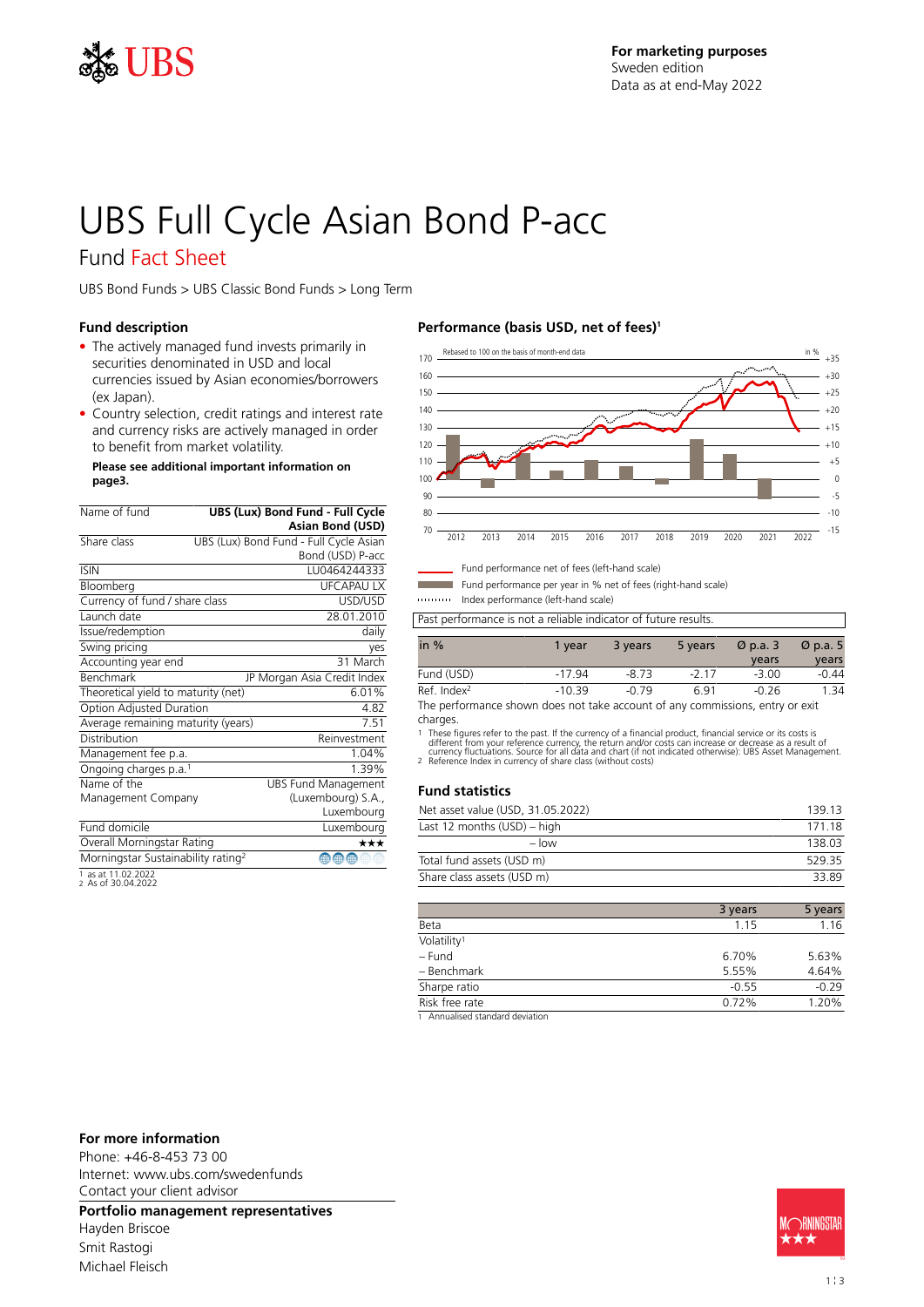## UBS Full Cycle Asian Bond P-acc

#### **Sector exposure (%)**

|                   | Fund |
|-------------------|------|
| Financials        | 36.0 |
| Real estate       | 12.4 |
| Cash              | 9.1  |
| Quasi-Sovereign   | 8.4  |
| Telecommunication | 7.8  |
| Diversified       | 5.5  |
| Sovereigns        | 5.4  |
| Oil and Gas       | 4.0  |
| Utilities         | 3.7  |
| Others            | 79   |

#### **Credit quality (%)**

|                 | Fund               |
|-----------------|--------------------|
| AAA             | 0.0                |
| AA              | $\blacksquare$ 4.6 |
| A               | 30.3               |
| <b>BBB</b>      | 37.7               |
| BB              | 6.7                |
| B               | 8.0                |
| CCC             | $\blacksquare$ 1.1 |
| $\overline{CC}$ | 0.0                |
| $\overline{C}$  | 0.7                |
| D               | 0.2                |
| <b>NR</b>       | $\blacksquare$ 1.6 |
| Cash            | 9.1                |

BOC Aviation Ltd 2.18<br>
Meituan 2.09 Meituan 2.09 Paidu Inc 2.09 CDBL Funding 1 2.00 Thaioil Treasury Center Co Ltd 1.82

#### **10 largest positions (%)**

|                                           | Fund  |
|-------------------------------------------|-------|
| Oversea-Chinese Banking Corp Ltd          | 4.59  |
| Philippine Government International Bond  | 3.54  |
| UBS HK Fund Series - Asia Income Bond USD | 243   |
| Hutchison Whampoa International 14 Ltd    | 7 7 7 |
| Country Garden Holdings Co Ltd            | 2.19  |

#### **Benefits**

This diversified bond portfolio can be used to participate in the opportunities on the Asian market for fixed-income securities.

The fund is actively managed in accordance with market conditions. This allows the portfolio to be dynamically adjusted throughout market cycles.

#### **Additional information**

- When markets are rising, the fund aims to achieve relatively high returns, whereas it proactively reduces and/or hedges high-risk assets to protect against price losses in anticipation of a downswing.
- The portfolio manager is not tied to the benchmark in terms of investment selection or weight.

#### **Risks**

The fund offers higher return potential than a high-quality bond portfolio and therefore bears a higher risk. In addition, emerging markets are at an early stage of development which can typically involve a high level of price volatility and other specific risks such as lower market transparency, regulatory hurdles, corporate governance and political and social challenges. Corresponding risk tolerance and capacity are required. All investments are subject to market fluctuations. The fund can invest in less liquid assets that may be difficult to sell in the case of distressed markets. Every fund has specific risks, which can significantly increase under unusual market conditions. The fund can use derivatives, which may result in additional risks (particularly counterparty risk).

**Fund**